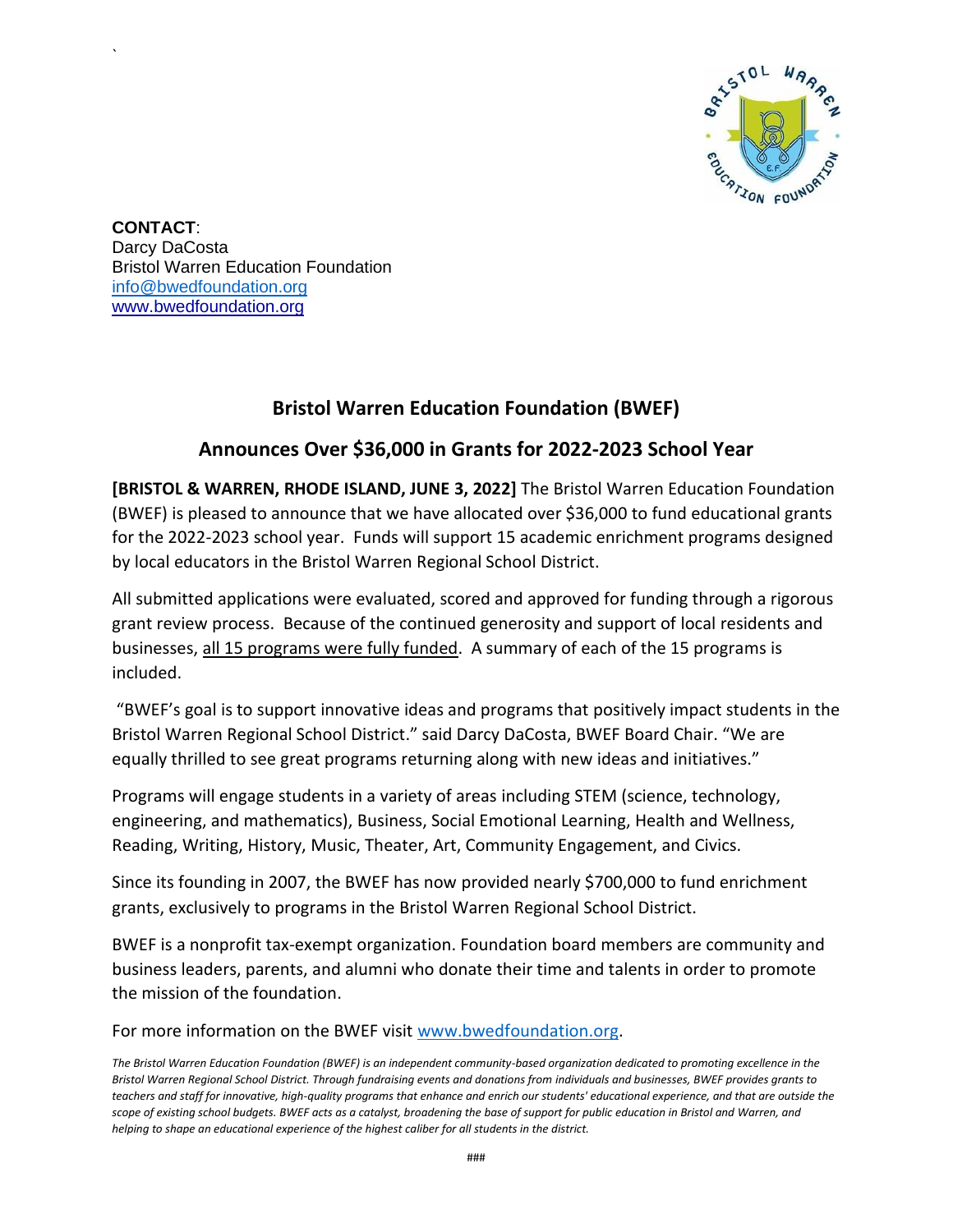

# **2022-2023 School Year Grant Slate**

## **Mount Hope High School**

### **Anchor Athletics**

`

Open to all students, Anchor Athletics is an after-school, character-driven fitness program aimed at building minds, bodies, and self-esteem. This innovative approach aims to create a well-rounded program in a safe, indoor fitness space with up-to-date equipment providing an alternative approach to promote health, fitness, and emotional wellbeing.

#### **Freshman Summer Bridge**

The Freshmen Summer Bridge Program is a collaborative vision between KMS and MHHS. KMS and MHHS will work together to identify the needs of the Class of 2026, in order to provide them with a summer transition/bridge program to facilitate a more successful transition to high school. The program provides social, emotional and organizational support and initiates engagement with the high school community ahead of the first day of school.

#### **Screen Printing**

To further studies in graphic design, the Art Department will collaborate with a professional graphic designer to teach screen printing. Screen Printing is the basis of all graphic design processes that currently use computers to create prints. Learning how to screen print creates a foundation for understanding the way designers use shape and color with Adobe Illustrator. This approach is much like learning how to shoot and develop film as a path to understanding digital photography.

## **Rhode Island School of Design Museum Trip**

This project will take students in Level 3 of both French and Spanish classes to the RISD museum to gain greater insight into the visual arts, giving them a background in art history, as well as an opportunity to see contemporary art. Students will study their target language (French or Spanish) vocabulary and expressions related to art; the historical context of the 19th Century and Romanticism (French) and Spanish and Latin American art history (Spanish); and aspects of analyzing and evaluating works of art. The program culminates in presentations on various works housed at the museum.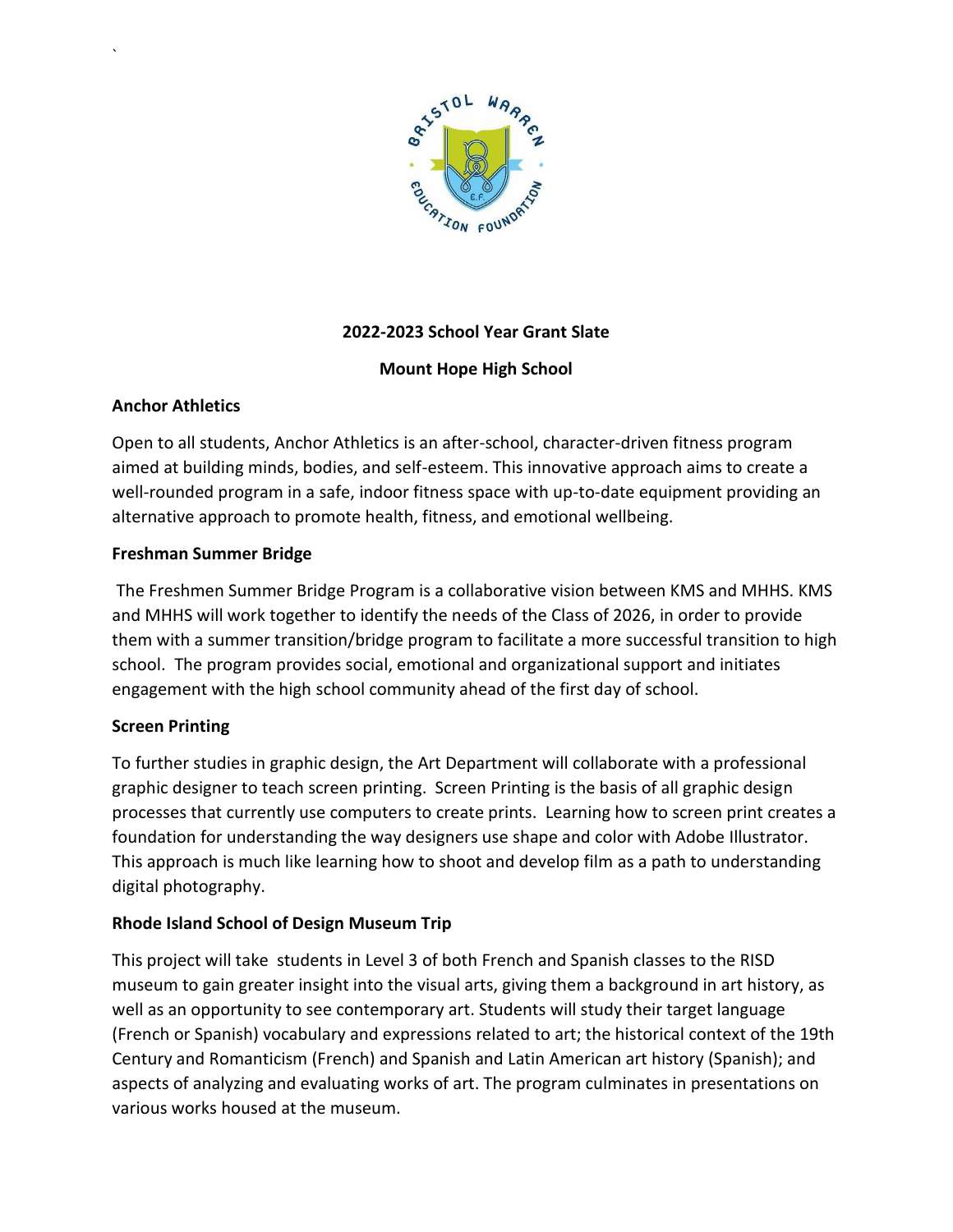### **Kickemuit Middle School**

### **Literary Pen Pals**

`

The Literary Pen pals project will have members of the Warren Senior Center and 24 sixth grade students independently read the book, Secret of the Ageloff Towers by Deborah Whitcomb. Through handwritten letters, the students and the seniors will correspond about the book. This program will give students a real-world connection to reading and writing and builds accountability. This program complements the Language Arts program and aims to move beyond it to enkindle a love for reading, writing, and communicating about books.

### **Junior DECA**

This MHHS student-led initiative was first introduced in the 2019-2020 school year to over a dozen 7th and 8th grade students at Kickemuit Middle School and represented the first middle school level DECA program in the state of Rhode Island. In essence, Jr. DECA gives middle school students an opportunity to learn basic business and leadership skills and better prepare them for DECA at the high school level. This grant allows the program to expand and include additional students in the 2022-2023 school year.

### **First Chapter Fridays**

First Chapter Friday is a simple, engaging tool to increase students' interest in independent reading via books that are appropriate for their grade level AND classroom curriculum. Each Friday, teachers will introduce a new text with a first chapter that is sure to get students hooked and wanting to read more over the weekend.

## **Project Based Learning (PBL) Initiative: Student Led Health Fair**

All 7th grade students will participate in this Project Based Learning activity. Students' will raise awareness of the health issues facing middle schoolers. They will host an Art/Health Fair showcasing the importance of a Body System, which they will research. Along with information about the importance of their selected body system, students will include ways to help keep this body system healthy by identifying the "what to do's" and "what not to do's". Students will be expected to collaborate with members of the community who are experts in their field. The project supplements the Next Generation Science Standards because it includes: student choice, connection and collaboration with specialists, creation of a product that students will showcase for their peers. And most importantly, it highlights health issues that affect students and the impacts of their personal choices.

## **Middle School Coding Club**

The Coding Club was first introduced to KMS students in 2019 and provides students with a rich set of programming concepts that they can use to develop their own computer programs, and leverage these tools in all areas of their education, such as iterative problem decomposition in science and algebraic thinking in math. The program is extremely popular and this grant provides additional funds so that more students may participate in it.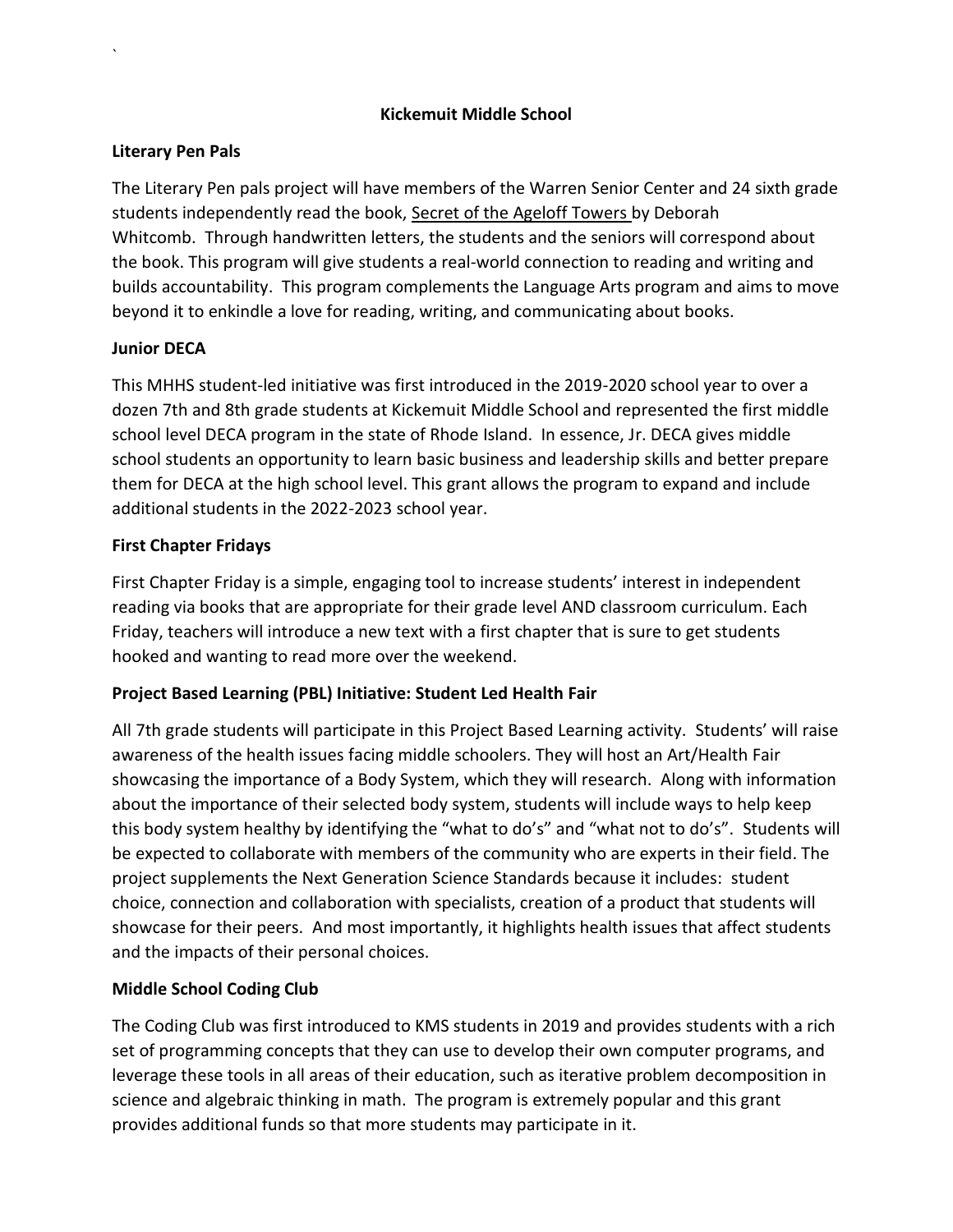## **Beginning Band**

`

The goal of this project is to provide individualized instruction to new band students at Kickemuit Middle School. Professional musicians will provide small group and individualized instruction to sixth grade band students to ensure that every child has the support needed to succeed. This program will assess the individual needs of students and will provide small group and specific instruction to allow for better student learning and success.

## **Science Olympiad**

Science Olympiad is a national, non-profit organization that seeks to improve the quality of STEM education and expose students to rigorous, inquiry-based learning in many different STEM-related fields. Students work with mentors such as teachers, parents and professionals in their community to learn new content and develop science and engineering skills. This collaborative atmosphere is fun and challenging. The target audience for Science Olympiad is any student in grades 6-8 who has an interest in STEM and would like to spend time after school working with peers to pursue that interest. Students will learn how to work effectively in a team and improve time management skills.

## **Mindfulness Toolkits (Hugh Cole & Rockwell)**

Mindfulness strategies tend to slow a person's breathing and heart rate and put the various areas of the brain on a more similar wavelength, increasing one's ability to focus. This grant supports teachers and students by expanding teacher knowledge of strategies used to promote students' emotional self-regulation, stress-reduction, focus and readiness to learn. Teachers will receive a "toolkit" to implement the strategies including mindfulness cards and reset activities.

## **Creative Movement (Guiteras & Rockwell)**

This project will allow all second and third grade students to work with dancers and choreographers from the Island Moving Company in a short-term residency. During the residency, students will be exposed to basic concepts of movement, such as level, rhythm, shape and tempo. This experience will allow collaboration between the students, dancers, choreographers, as well as physical education and music teachers.

#### **Performing Arts Integration (Rockwell)**

A teacher-theater-parent-collaboration, this program for Rockwell fourth grade students begins with a classroom study of Charles Dickens and his classic story "A Christmas Carol". Using materials provided by Trinity Repertory Company, students will investigate dramatic enactments using the dialogue from the play. The historical context of the story and the cultural values of the 1800s will be compared and contrasted with present day. The students will practice skills and strategies in reading and writing while studying Scrooge's motivation, as well as his character change and development. After extensive classroom activities, students travel to Trinity Rep to see the live performance. While the students are away, parents will create a magical transformation of the classrooms into The Dickens Café for a luncheon to conclude a day of theater.